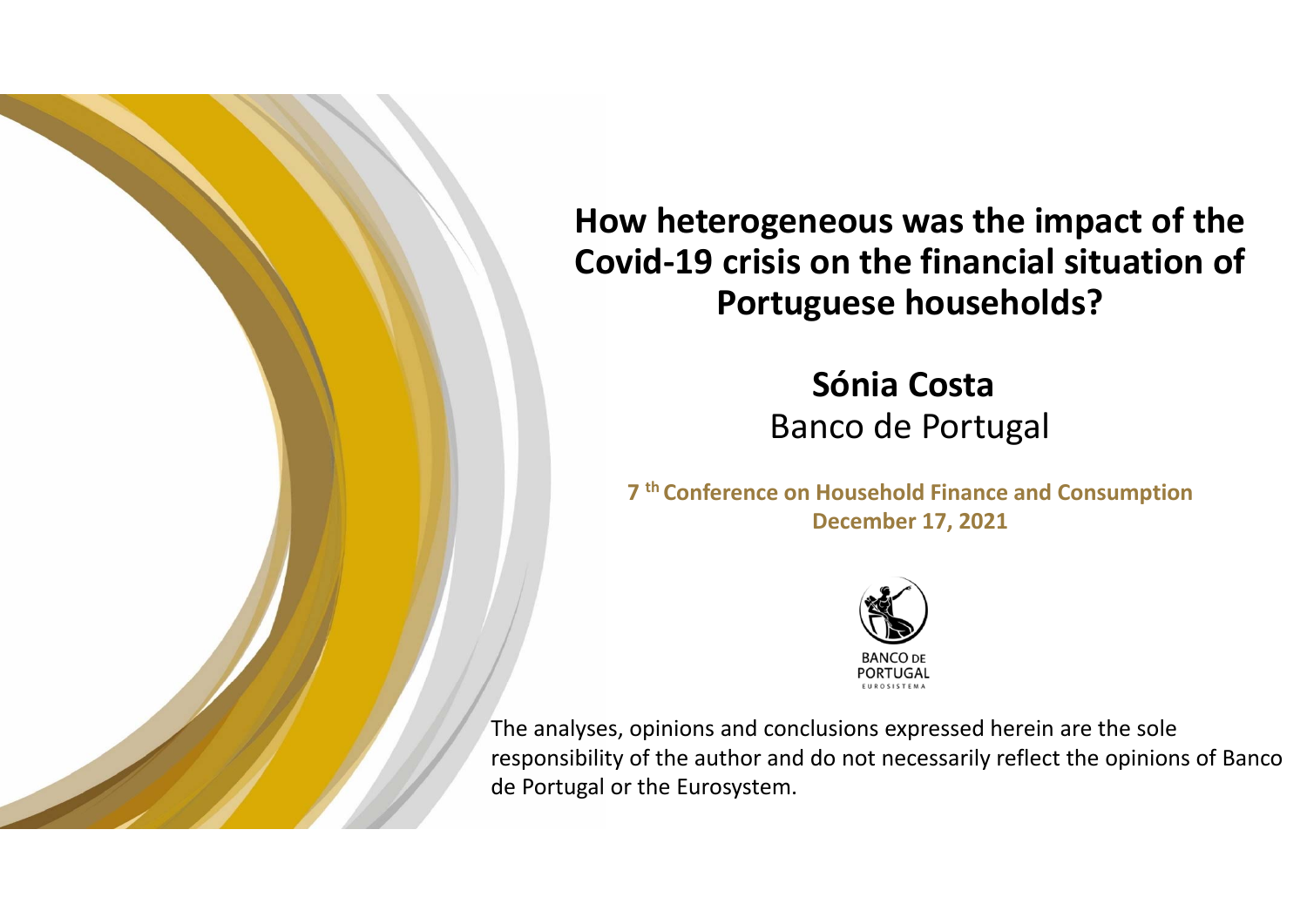## **Outline**

- I. Conducting the HFCS during the Covid‐19 pandemic
- II. Impact of the pandemic on the financial situation/income of the HH
- III. Impact on the labour market situation of the HH
- IV. Measures taken by the HH to deal with the decline in income
- V. Savings behaviour
- VI. Conclusions

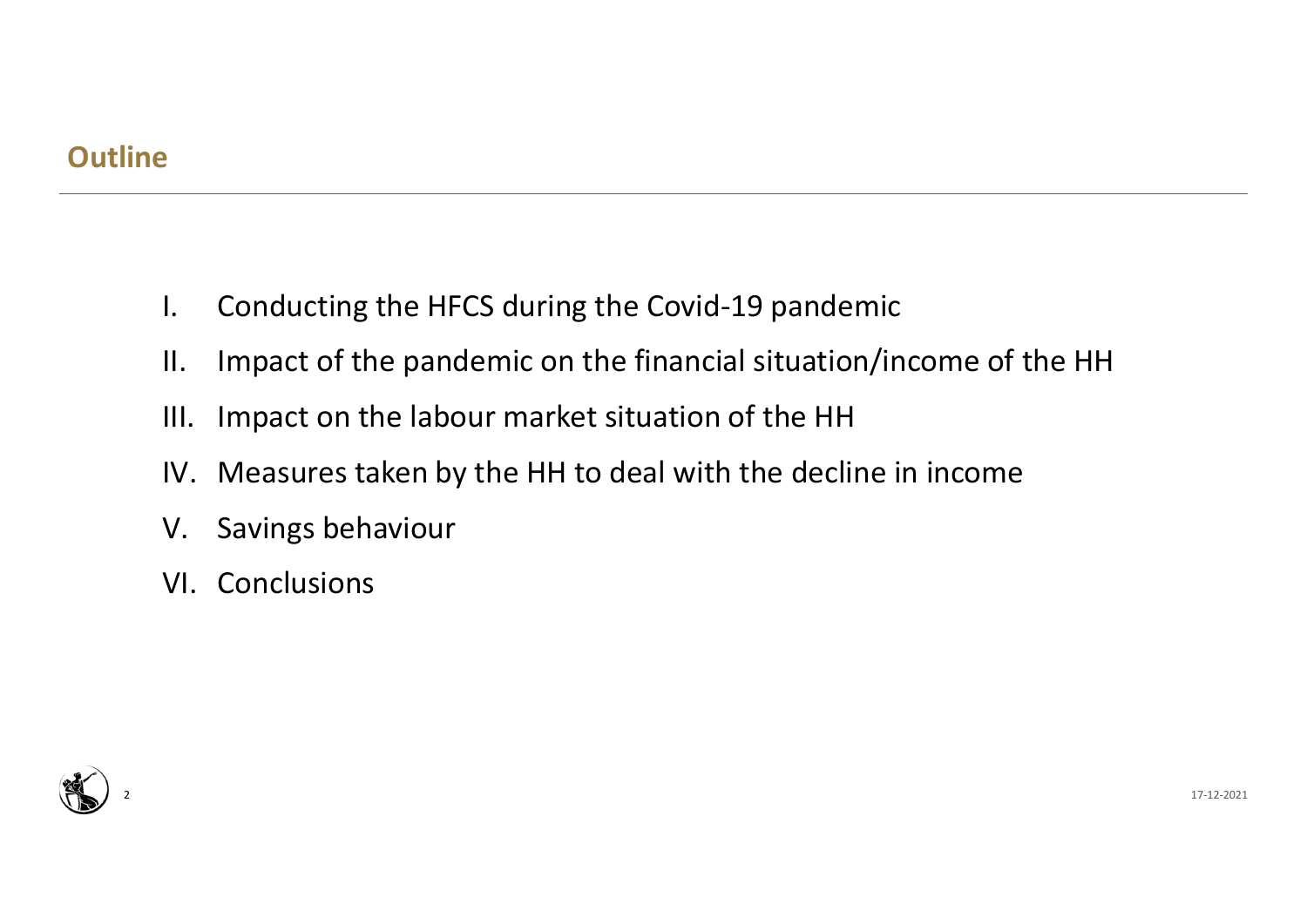# **I. Conducting the HFCS during the Covid‐19 pandemic**

- •The same questionnaire + covid module
- •Different fieldwork period: **October 2020 – February 2021** instead of 2020:Q2
- •Different interview mode: **CATI (86%) + CAWI (14%)** instead of CAPI
- •Increased gross sample: **14814 HH** (8000 in the previous waves)
- •Similar net sample: **6107 HH** (5924 in 2017)
- •Lower response rate: **43%** (85% in 2017)
- • Higher item non‐response: **in the value of main residence, 21% of no answer/don't know among the applicable cases** (7% in 2017)

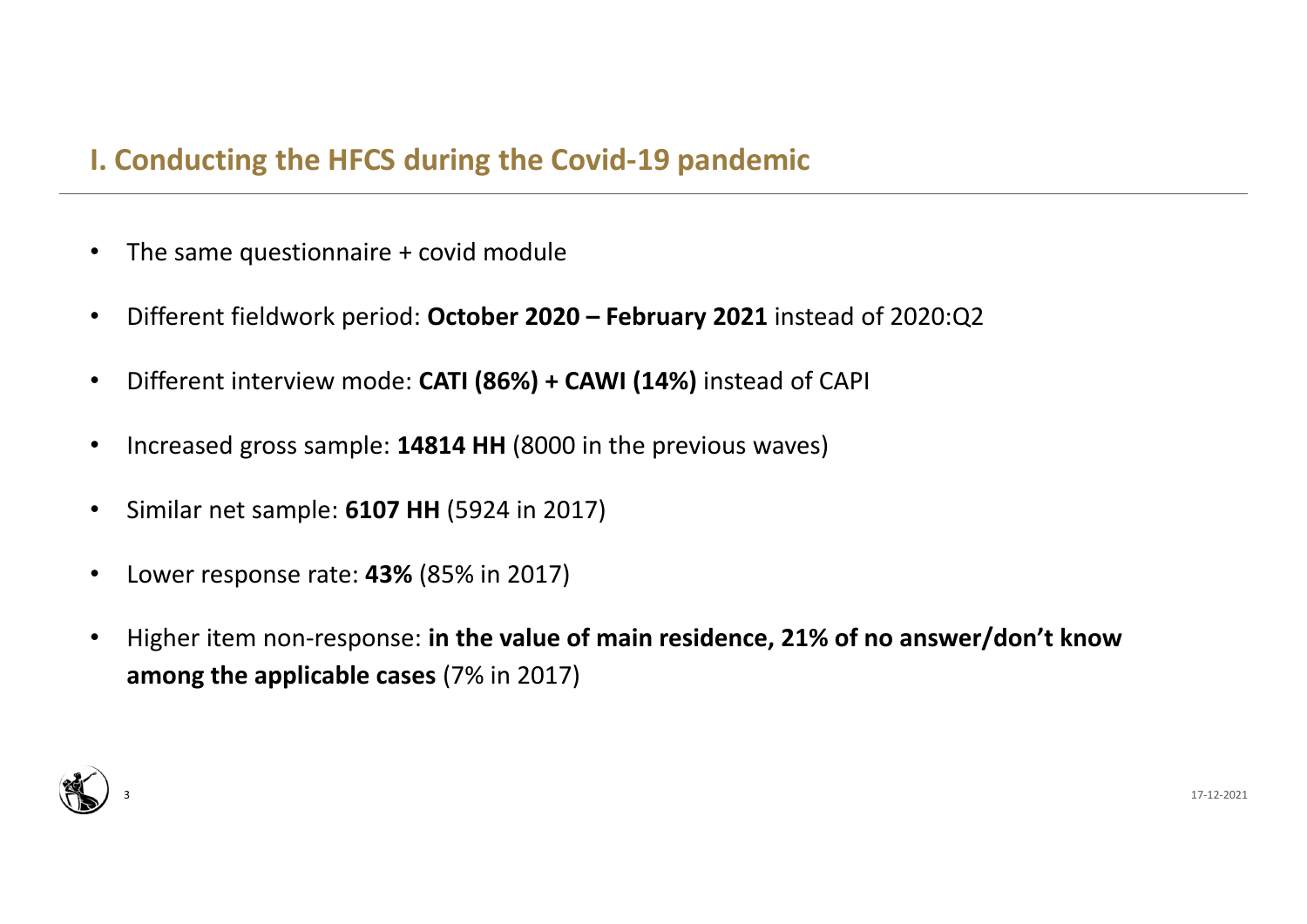# **II. Impact of the pandemic on the financial situation/income of the HH**

*Which of the following statements best describes your household financial situation compared to the period before the pandemic crisis?*





17‐12‐2021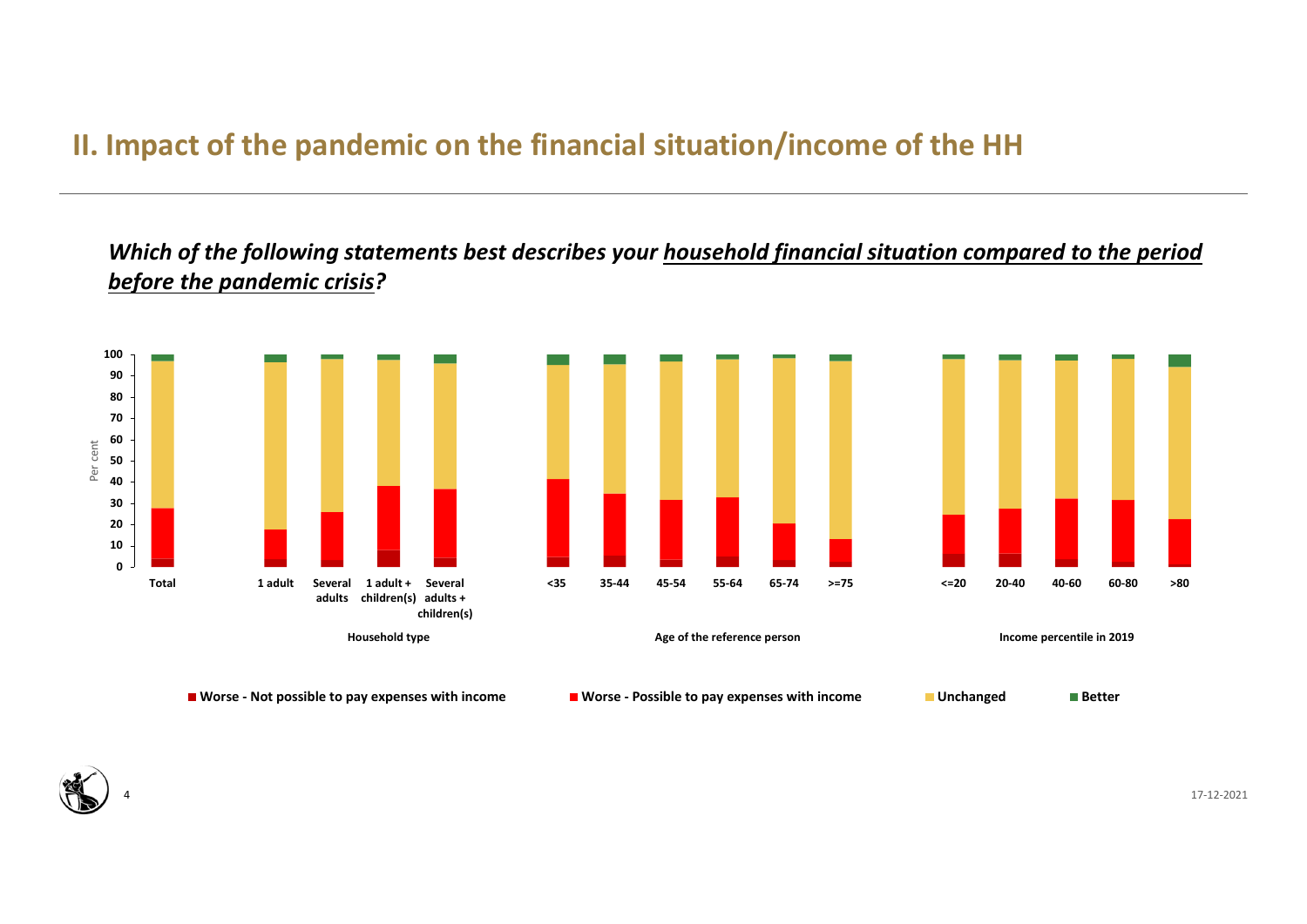# **II. Impact of the pandemic on the financial situation/income of the HH**

### **Change in the household income between 2019 and 2020 as a result of the pandemic crisis, by income quintiles**

### **By memory: Labour status of the reference person**



**Declined Unchanged Increased**



**Other Retired in 2020 Working in 2019 and not retired in 2020**



17‐12‐2021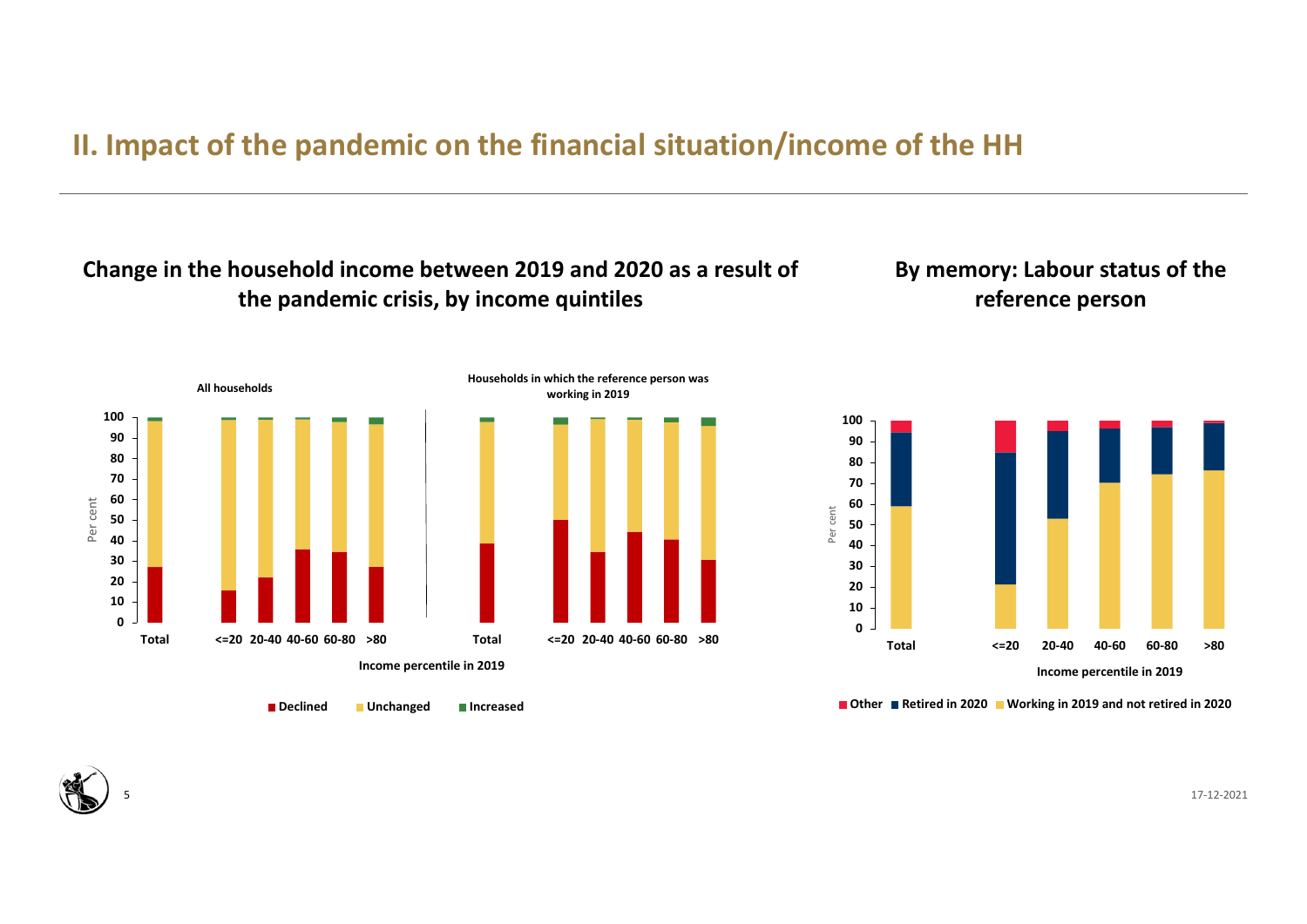# **II. Impact of the pandemic on the financial situation/income of the HH**

#### **Change in the household income between 2019 and 2020 as a result of the pandemic crisis** by labour status and activity sector of the reference person before the pandemic



Declined Unchanged Increased

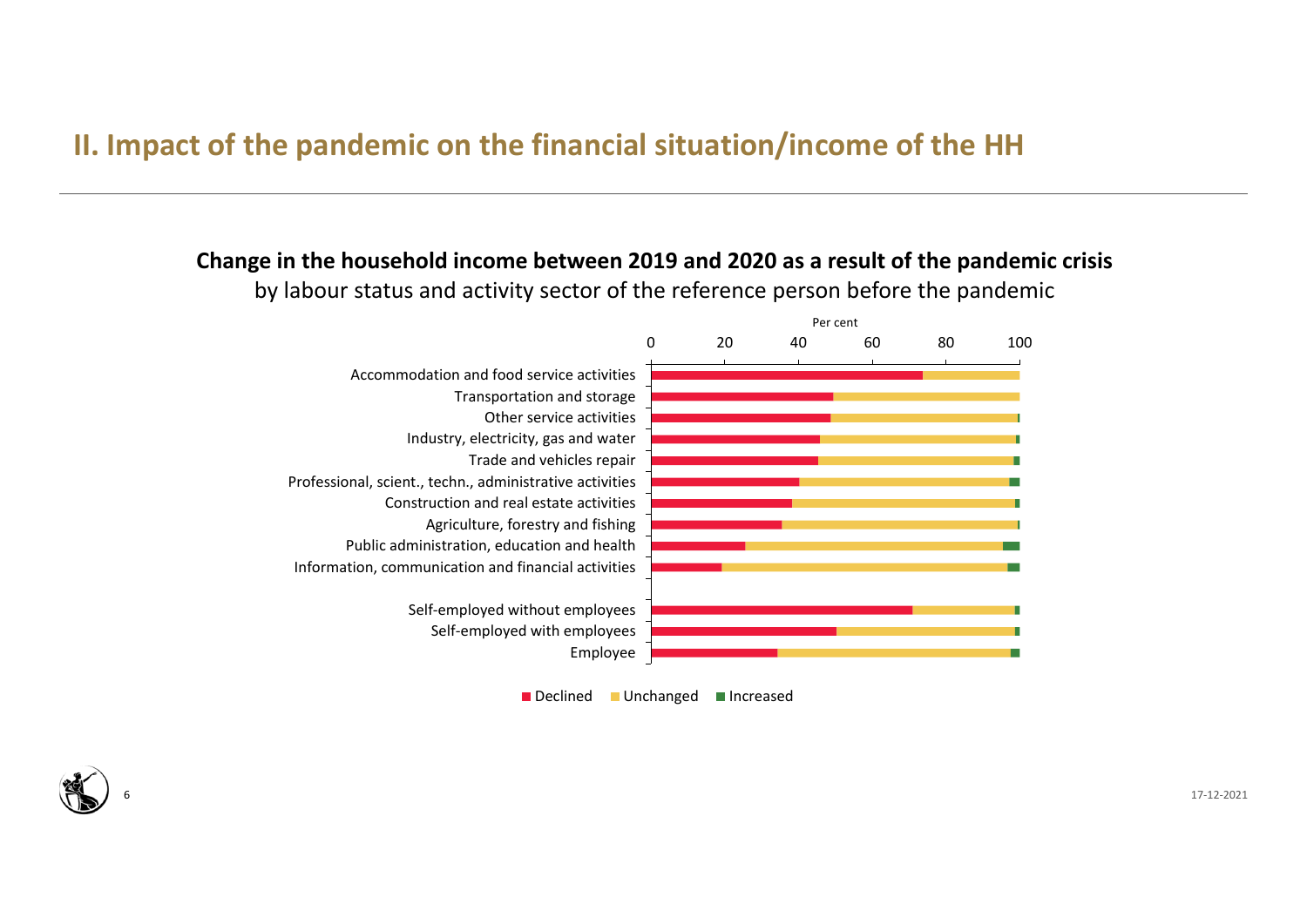### **III. Impact on the labour market situation of the HH**

#### **Job lost, income reduction and support income measures by income quintiles**

% of HH in which the reference person was affected among the HH in which the reference person was working in 2019



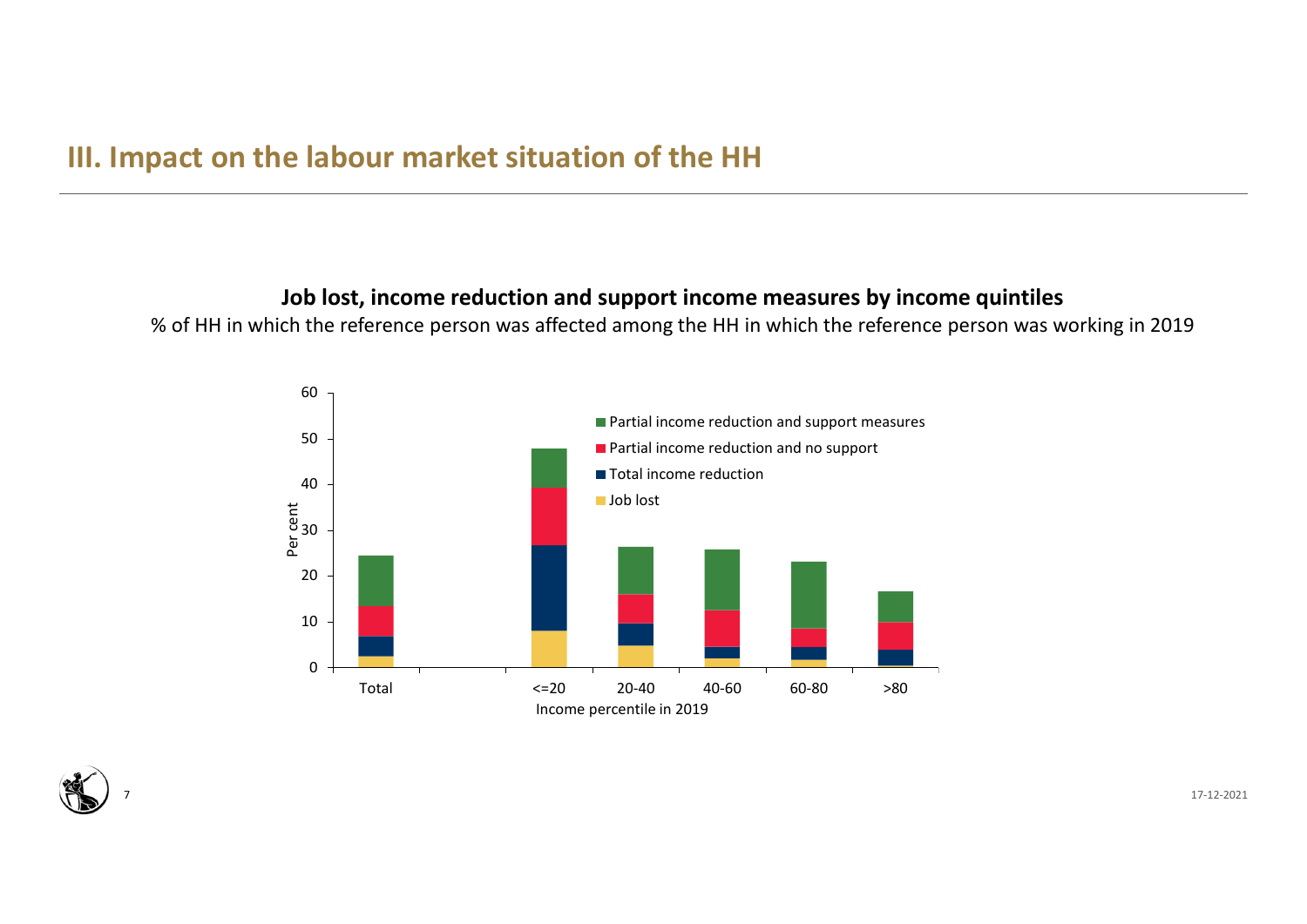### **III. Impact on the labour market situation of the HH**

### **Teleworking Reduction in hours worked to take care of children**

% of HH in which the reference person was affected, among the HH in which the reference person was working in 2019





17‐12‐2021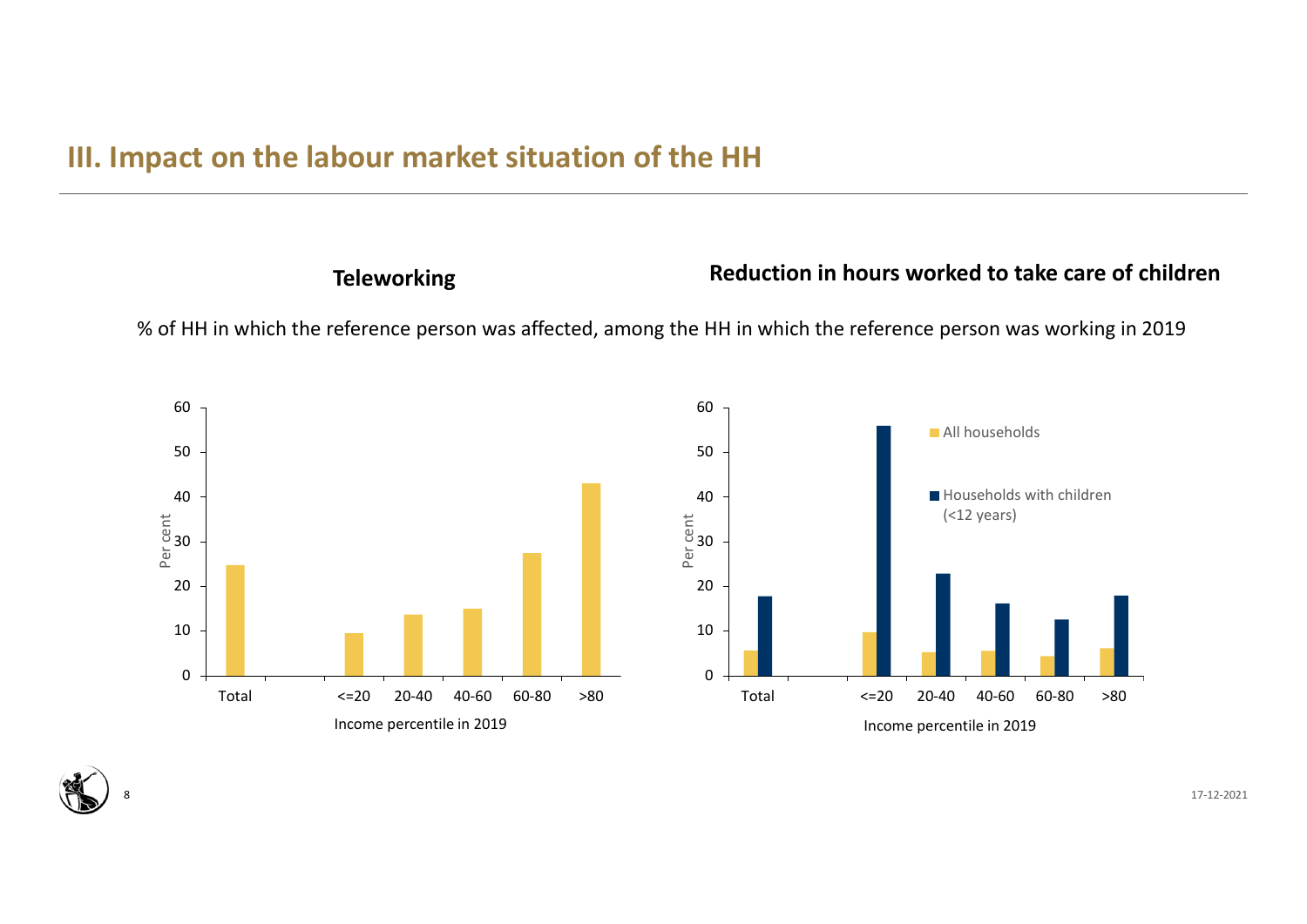## **IV. Measures taken by the HH to deal with the decline in income**

#### *Due to the reduction in income, has the household taken any of the following measures?*



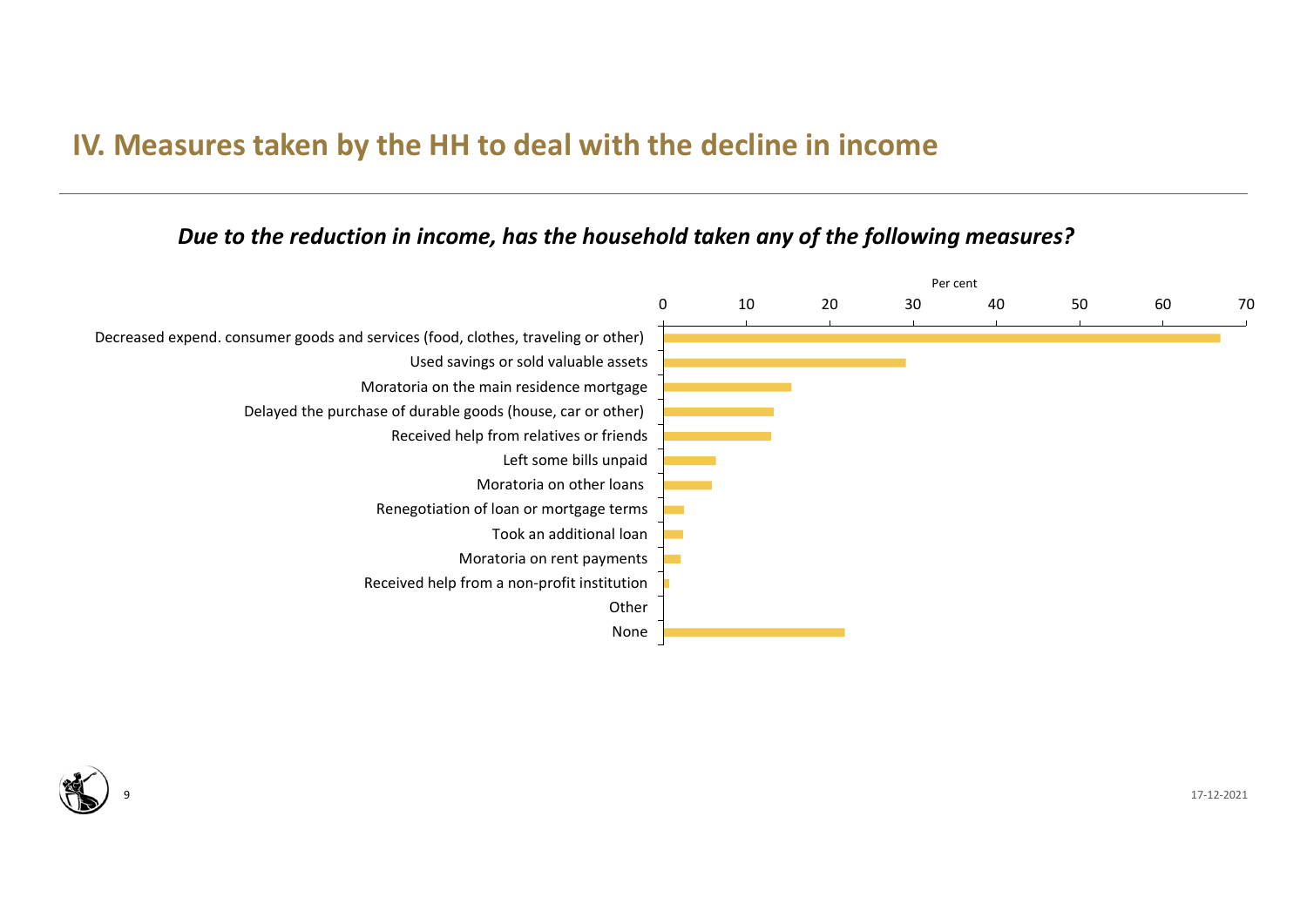### **IV. Measures taken by the HH to deal with the decline in income**

#### **% of HH taking the most common measures to deal with income reduction, by income quintiles**

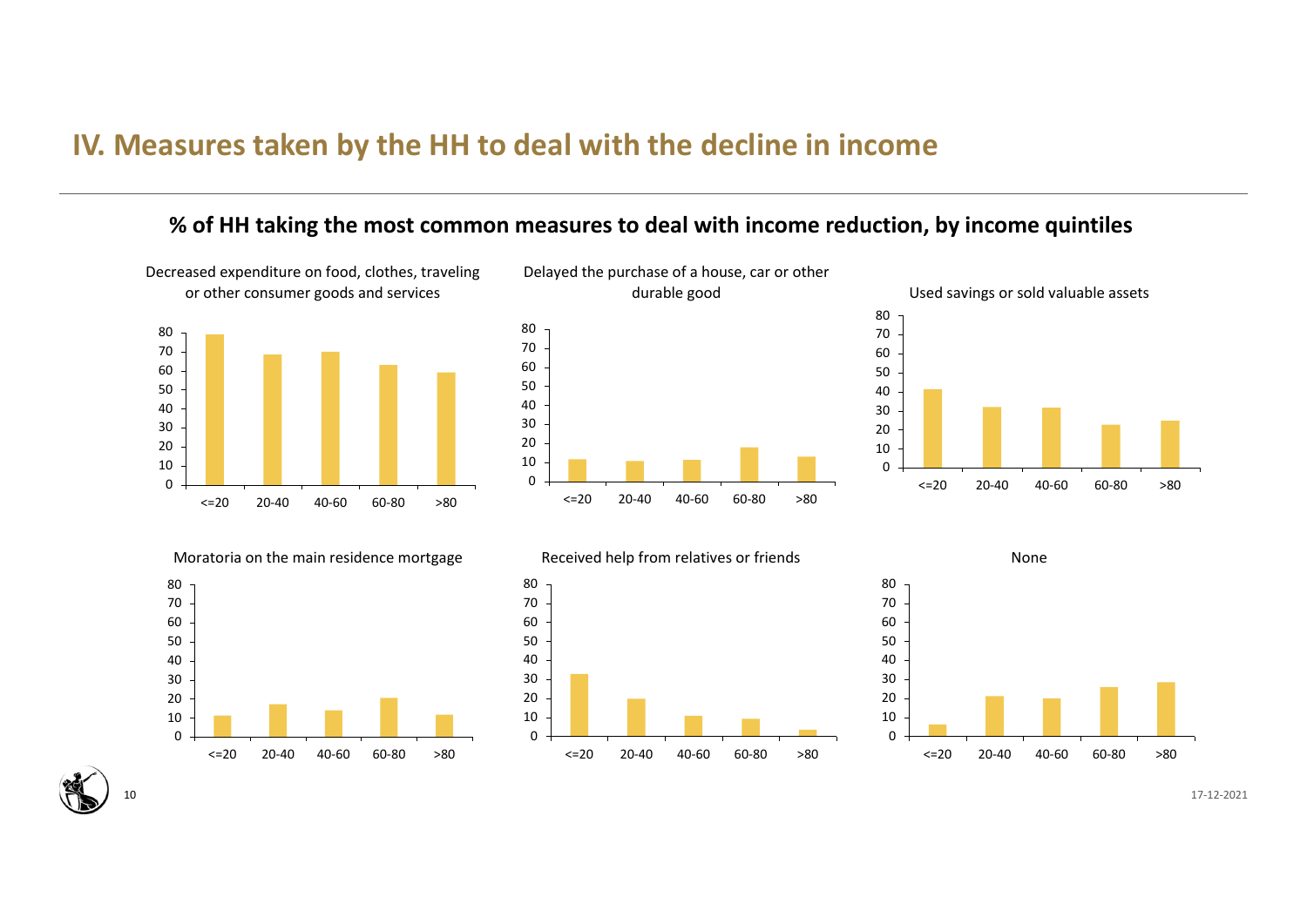## **V. Savings behaviour**

#### *In the last 12 months, the amount you saved was less, equal to or greater than usual?*



**% of HH answering greater than usual savings, by income and age**

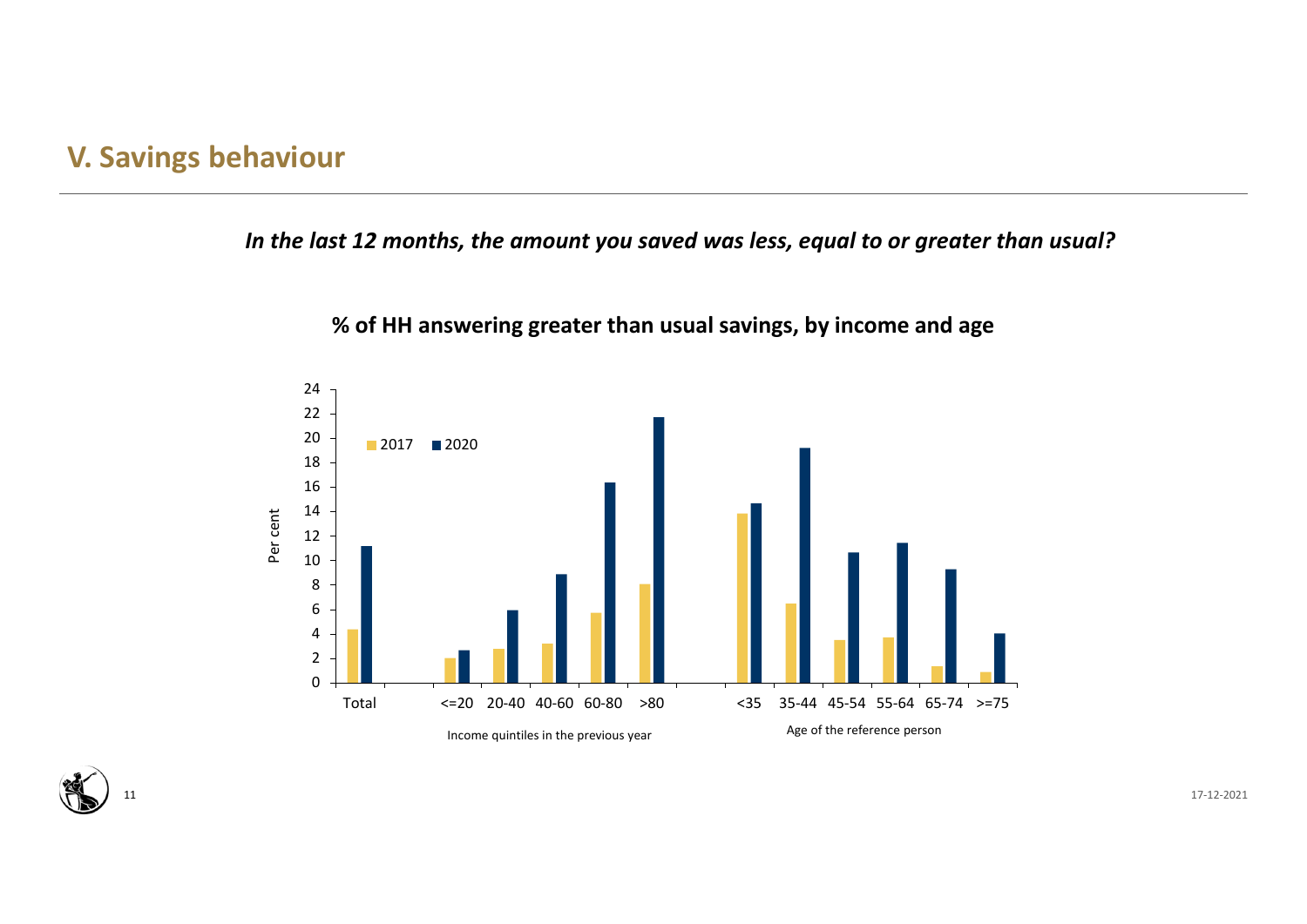## **V. Saving behaviour**

### *Did you save more than usual because of an increase in income, a reduction in expenses or both?*



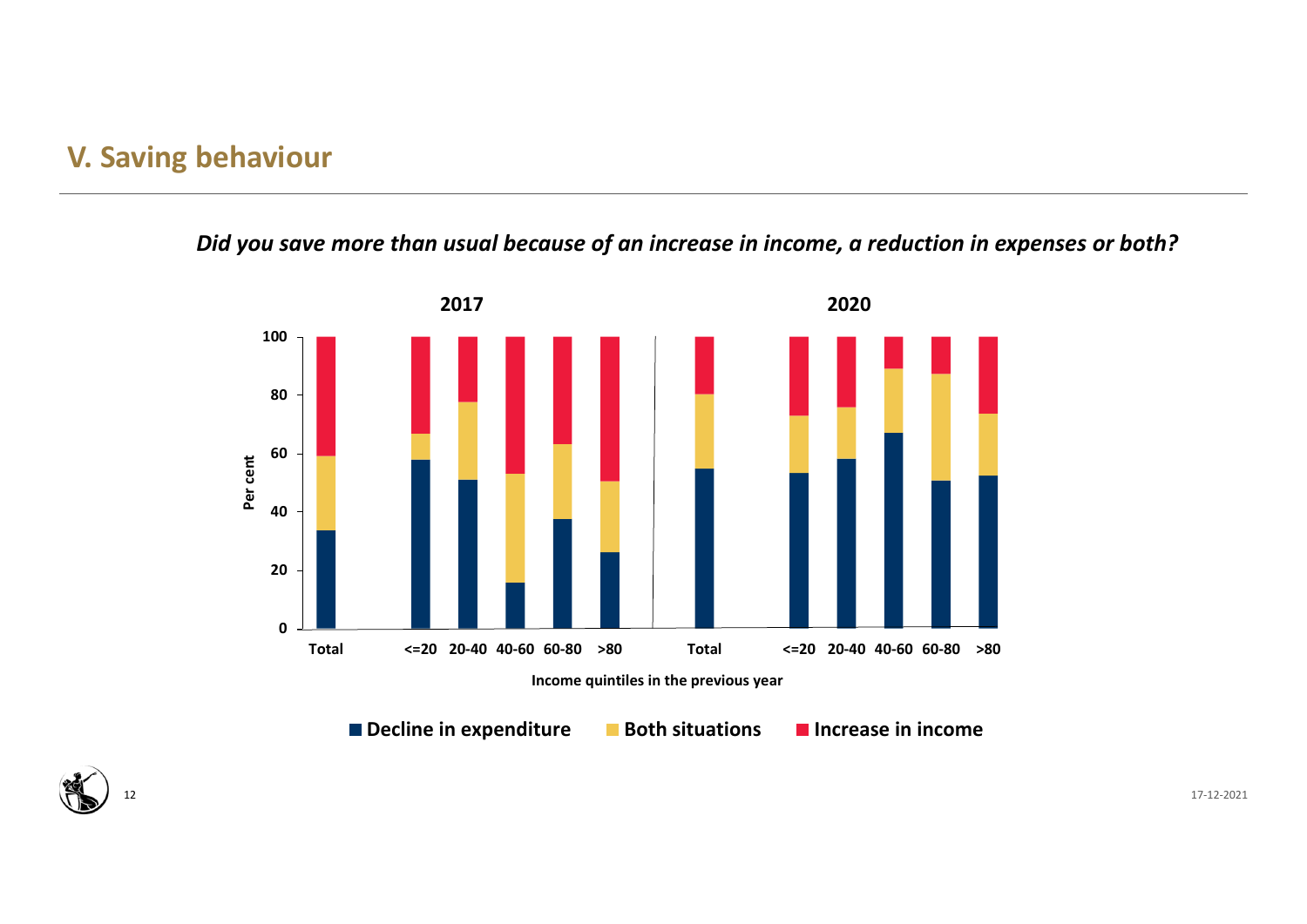## **V. Savings behaviour**

*What is the main reason why in the last 12 months you have saved more than usual?*





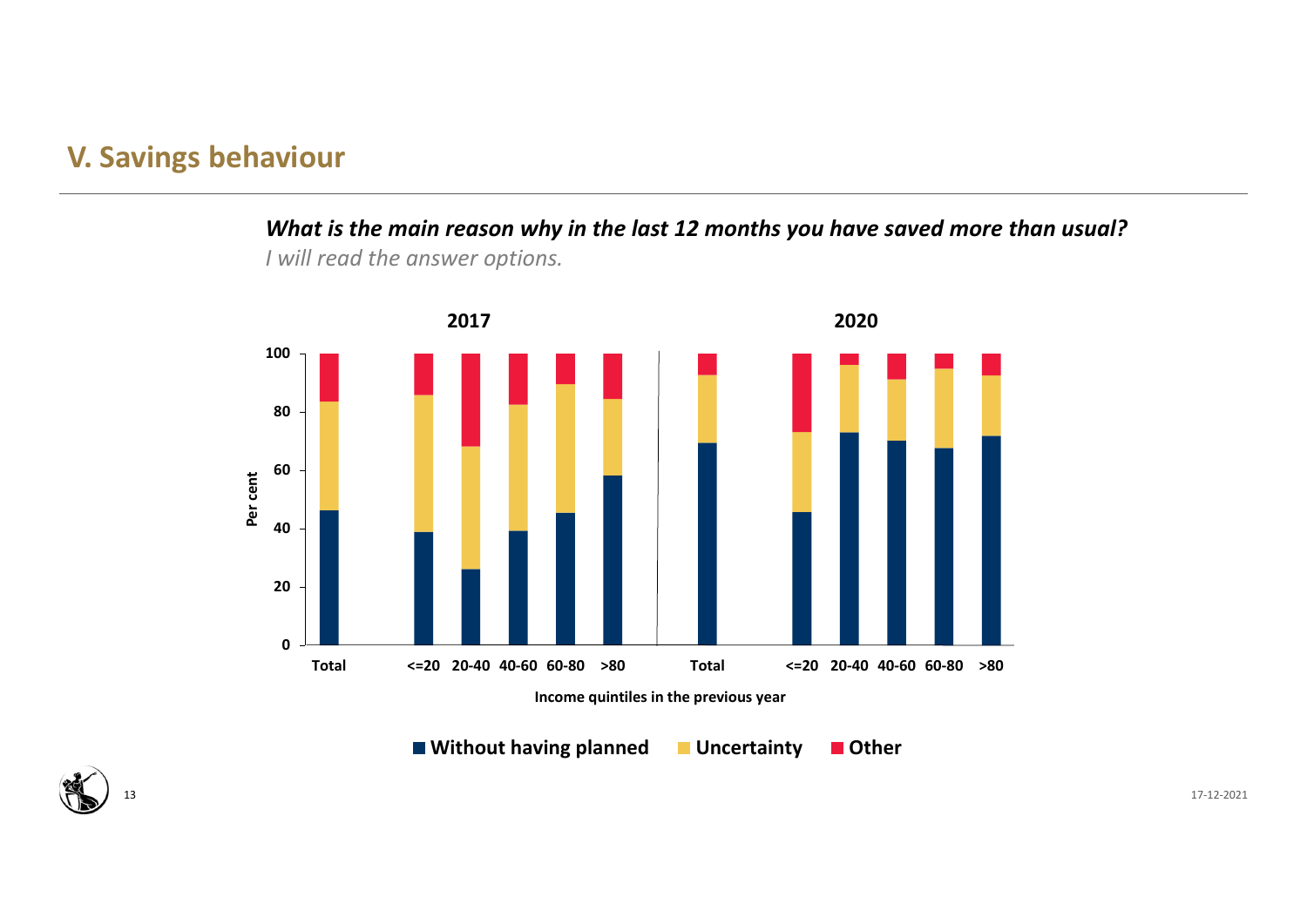## **V. Savings behaviour**

*Where did you invest the additional savings?*



### **% of HH investing in deposits in each income quintile**



**2017 2020**



14